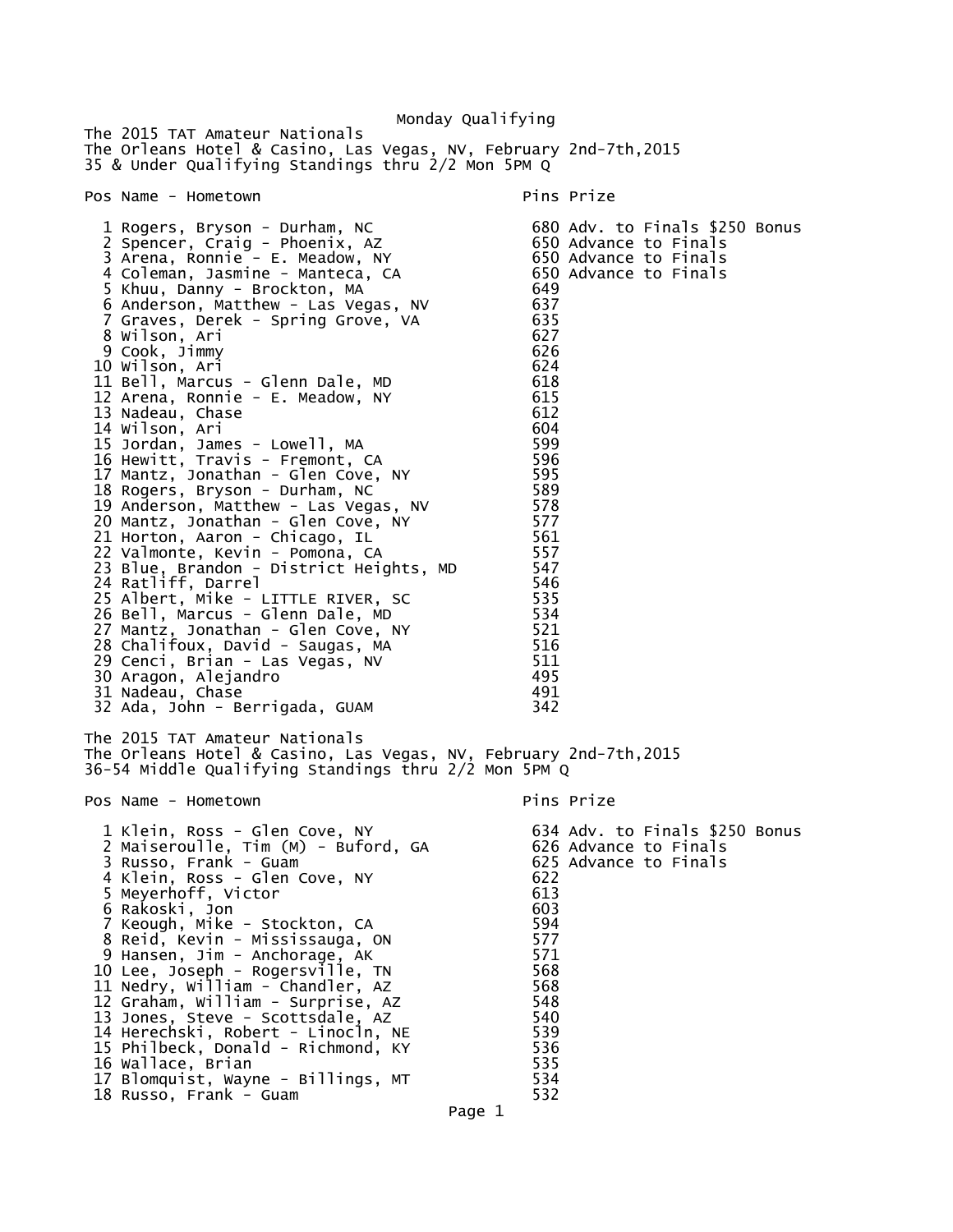Monday Qualifying<br>22ک 19 Philbeck, Donald - Richmond, KY 522 20 Lee, Joseph - Rogersville, TN 513 21 Stamper, Johnny - Severn, MD 22 Klein, Ross - Glen Cove, NY 439 The 2015 TAT Amateur Nationals The Orleans Hotel & Casino, Las Vegas, NV, February 2nd-7th,2015 55 &Over Senior Qualifying Standings thru 2/2 Mon 5PM Q Pos Name - Hometown Pins Prize 1 Leong, Terry - Henderson, NV 754 Adv. to Finals \$250 Bonus 2 Carter, Sam - Ben Lommad, CA 691 Advance to Finals 3 Prieto, Phil 639 Advance to Finals 4 Doody, Vaughn - Las Vegas, NV 621 5 Matus, John 613 6 Amkie, Isaac - Mexico 603 7 Perry, Rick - Kalispell, MT 599 8 Calyore, Steve 585 9 Heard, Jim - Tipton, IN 572 10 Amkie, Isaac - Mexico 568 11 Vieira, Marcio - Rio De Janeiro, BZ 567 12 Adler, Bud - Gold Canyon, AZ 565 13 Esquenzai, David 13 Esquenzai, David 14 Esquenzai, 1562<br>14 Rodriauez, Alfonso 14 Rodriguez, Alfonso 559 15 Palomares, Norm 543 16 Miller, Larry - Hereford, AZ 542 17 Matus, John 10 Matus, 17 Matus, 1986<br>18 Williams. Julius - Spokane Valley. WA 1536 18 Williams, Julius - Spokane Valley, WA 536 19 Freeman, Steve - Hermantown, MN 533 20 Esquenzai, David 529 21 Roberts, Ed - , NY 520 22 Adkins, Daniel - Austin, TX 518 23 Jeschke, Richard - Las Vegas, NV 509 The 2015 TAT Amateur Nationals The Orleans Hotel & Casino, Las Vegas, NV, February 2nd-7th,2015 RNF Qualifying Standings thru 2/2 Mon 5PM Q Pos Name - Hometown Pins Prize 1 McDonald, Ronald (S) - Newman Lake, WA 634 Advance to Finals<br>2 Cannady. Kwane (M) 2 Cannady, Kwane (M) 588 3 Patnode, Laine - Santa Fe, NM 583 4 Bertazon, Shane (U) - Halethorpe, MD 574 5 Reid, Shane (U) - Enfield, CT 565 6 Wolfe, Greg (M) - Benton City, WA 540 7 Wolfe, Greg (M) - Benton City, WA 535 8 Negado, Stefan (U - Jersey City, NJ 513 9 King, Roger (S) - Sarasota, FL 492 The 2015 TAT Amateur Nationals The Orleans Hotel & Casino, Las Vegas, NV, February 2nd-7th,2015 215 & Under Qualifying Standings thru 2/2 Mon 5PM Q Pos Name - Hometown Pins Prize 1 Parris, Jason 703 Adv. to Finals \$250 Bonus 2 Thompson, Tona - Redding, CA 701 Advance to Finals 3 Pereda, Luis - Monterrey, Mexico 681 Advance to Finals 4 Sheehan, Bob - Cincinnati, OH 678 Advance to Finals 5 Godden, Bob - Las Vegas, NV 668 Advance to Finals 6 De La Garza, Victor - Monterrey, Mexico Page 2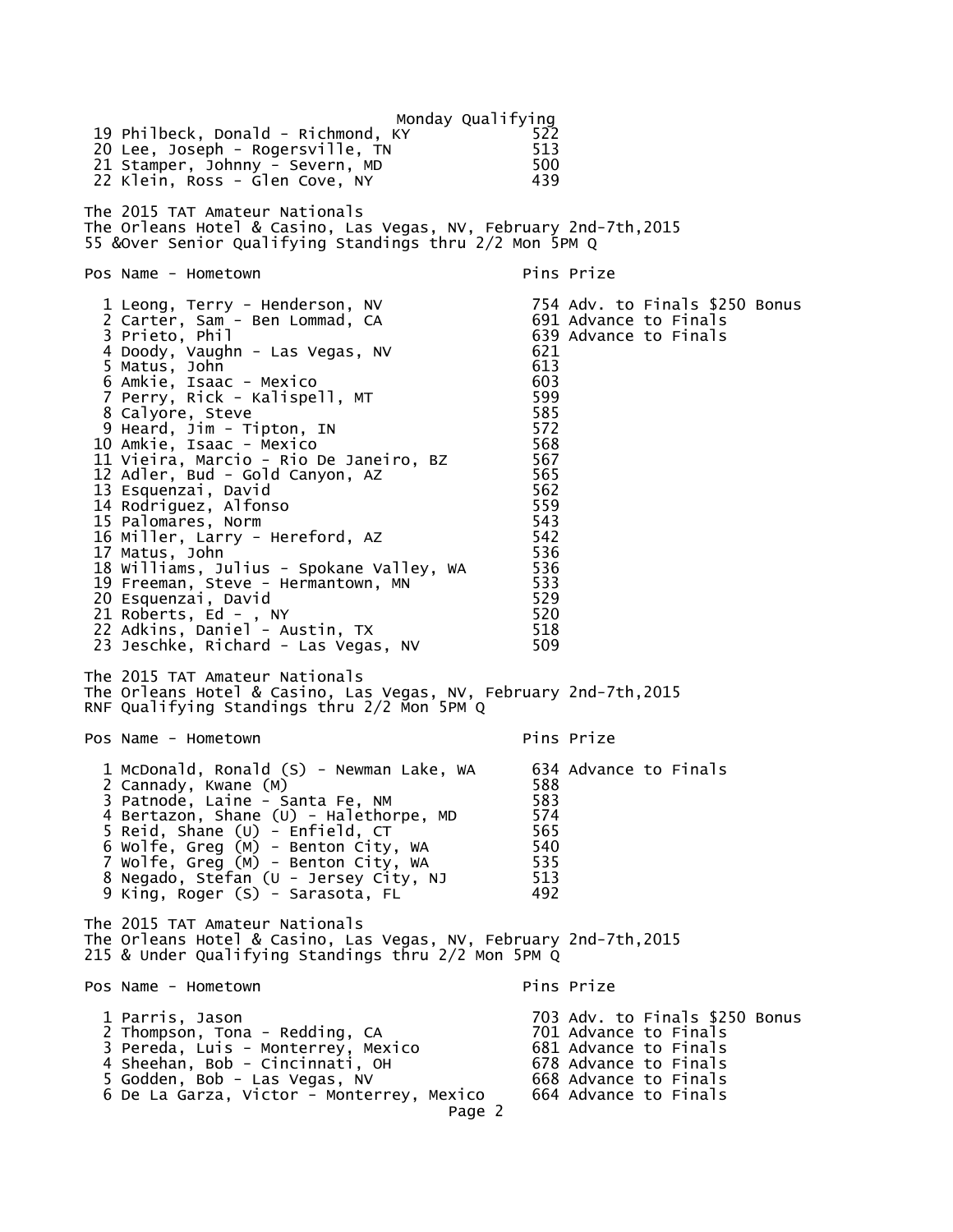| 7 Knowland, David - Las Vegas, NV<br>8 High, Michael - Jersey, UK                                                                                                                                                                                                                                                                                                                                                            | Monday Qualifying<br>659<br>653                                    |            |                                                |  |
|------------------------------------------------------------------------------------------------------------------------------------------------------------------------------------------------------------------------------------------------------------------------------------------------------------------------------------------------------------------------------------------------------------------------------|--------------------------------------------------------------------|------------|------------------------------------------------|--|
| 9 Teleford, Jeremy - St. George, UT<br>10 Figueroa, Eduardo - Mexico City, MX<br>11 Sands, Kevin<br>12 Duran, Michael - Banning, CA<br>13 Ball, Tracie - Tucson, AZ                                                                                                                                                                                                                                                          | 651<br>650<br>649<br>645<br>633                                    |            |                                                |  |
| 14 Murr, Leisha - Ft Worth, TX<br>15 Wright, Paul - Jersey, UK<br>16 Villa, Rene - Albuquerque, NM<br>17 Yanez, Carlos - Monterrey, Mexico<br>18 Harris, Arthur - Chicago, IL<br>19 Turner, Lorijo - Sheridan, WY                                                                                                                                                                                                            | 632<br>627<br>624<br>616<br>613<br>608                             |            |                                                |  |
| 20 Weston, Tim - Corning, CA<br>21 Sands, Kevin<br>22 Stricker, Matt - Billings, MT<br>23 Zentmyer, Brad - Las Vegas, NV<br>24 Toenyes, Jerry - Rancho Murieta                                                                                                                                                                                                                                                               | 595<br>593<br>589<br>587<br>581                                    |            |                                                |  |
| 25 Napoles, Luis - Las Vegas, NV<br>26 Matuszewski, Frank - Lecanto, FL<br>27 Heredia, Manuel - Monterrey, Mexico<br>28 Stewart, Ed - , NY<br>29 Torres, Eric - El Paso, TX                                                                                                                                                                                                                                                  | 580<br>575<br>573<br>572<br>571<br>568                             |            |                                                |  |
| 30 Felton, Sly<br>31 Duran, Michael - Banning, CA<br>32 Duran, Michael - Banning, CA<br>33 Carvalho Junior, Jose - Bresivia<br>34 Brock, Clay - Gadsden, AL<br>35 Conn, Tim - Sunnyvale, CA                                                                                                                                                                                                                                  | 567<br>551<br>544<br>541<br>540                                    |            |                                                |  |
| 36 Knowland, Sarah - Las Vegas, NV<br>37 Hamilton, Teri - Arizona City, AZ<br>38 Gneiting, Jay<br>39 Nietsch, Johann - Ostfildren<br>40 Weston, Clay - Corning, CA                                                                                                                                                                                                                                                           | 534<br>531<br>528<br>523<br>522                                    |            |                                                |  |
| 41 LeCount, Brad - Mountclair, CA<br>42 Coleman, Trent - Laurel, MD<br>43 Davis, Tonya - Grandview, MO<br>44 Wiberg, Chad - Shephard, MT<br>45 Bester, Tyrus - Chicago, IL                                                                                                                                                                                                                                                   | 520<br>519<br>500<br>494<br>478<br>404                             |            |                                                |  |
| 46 France, Michael - Reno, NV<br>The 2015 TAT Amateur Nationals<br>The Orleans Hotel & Casino, Las Vegas, NV, February 2nd-7th,2015                                                                                                                                                                                                                                                                                          |                                                                    |            |                                                |  |
| 189 & Under Qualifying Standings thru 2/2 Mon 5PM Q<br>Pos Name - Hometown                                                                                                                                                                                                                                                                                                                                                   |                                                                    | Pins Prize |                                                |  |
| 1 Domingo, Arnel - San Francisco, CA                                                                                                                                                                                                                                                                                                                                                                                         |                                                                    |            | 708 Adv. to Finals \$250 bonus                 |  |
| 2 Warner, Matthew - Upper Malboro, MD<br>3 Rossel, Francisco - Monterrey, Mexico<br>4 Jensen, Jerry<br>5 Murphy, Henry - Henderson, NY<br>6 Gay, Paul - Jersey, UK<br>7 High, June - Jersey, UK<br>8 McGee, Ann - Las Vegas, NV<br>9 Lofthouse, Ray - Bradenton, FL<br>10 Pringle, Larry - Crowley, TX<br>11 Titchenal, Tawna - Spokane Valley, WA<br>12 Ferber, Andy - Ingolstadt<br>13 Warner, Matthew - Upper Malboro, MD | 656<br>651<br>647<br>620<br>618<br>617<br>604<br>601<br>596<br>595 |            | 666 Advance to Finals<br>665 Advance to Finals |  |
| 14 Domingo, Arnel - San Francisco, CA<br>15 Dickson, Jim - Chydebank                                                                                                                                                                                                                                                                                                                                                         | 595<br>584                                                         |            |                                                |  |

Page 3